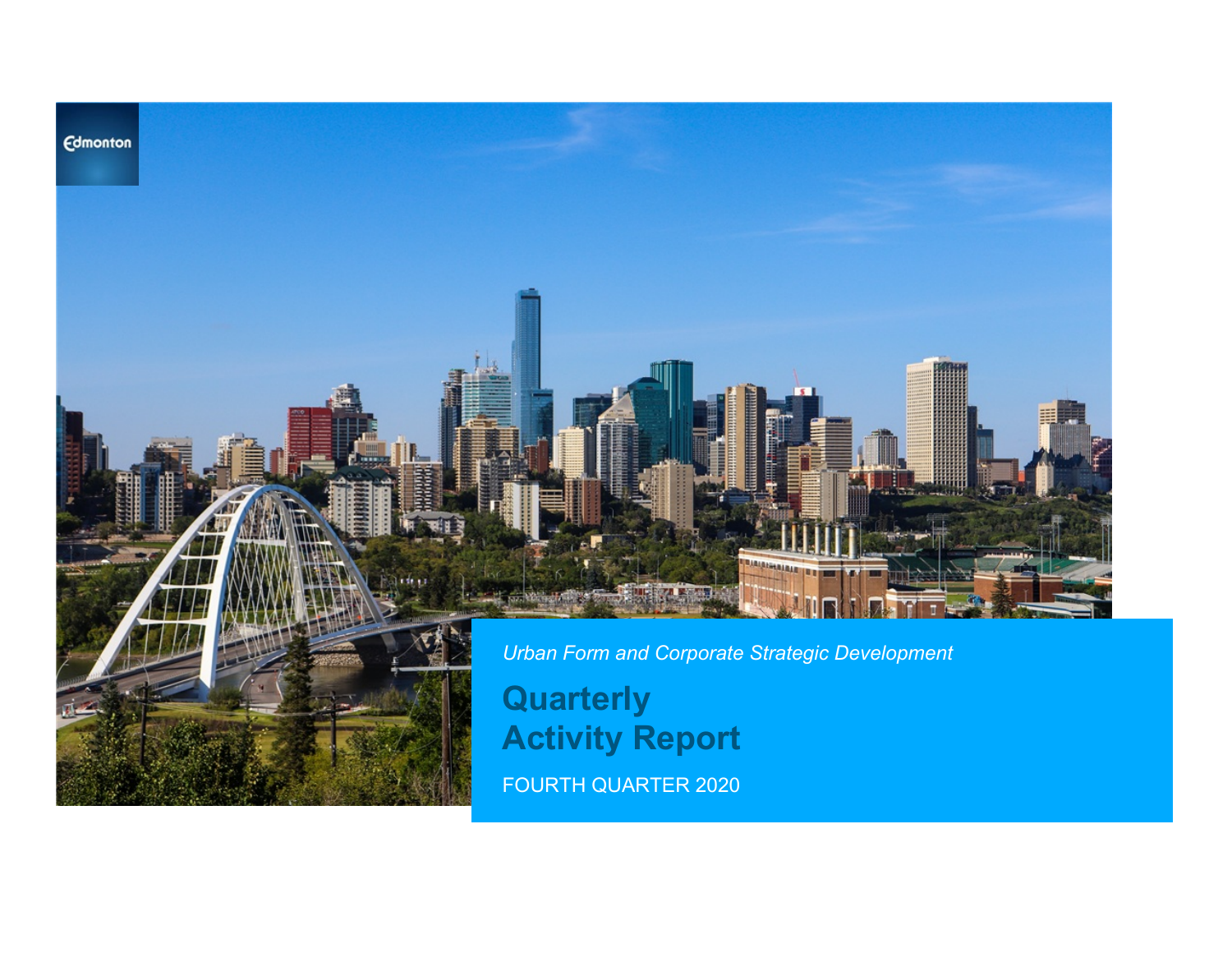#### SUMMARY

**Land Development Process** 



In reading the Q2 2020 report consider the impacts on land development, permitting and licensing services resulting from the public health protocols in response to COVID-19. Impacts include:

- Increased use of online services with the temporary closure of the Edmonton Service Centre.
- Transition of in-person only services to a digital option, such as Vehicle for Hire and Massage Practitioners.
- Extended timelines for services requiring a Public Hearing with the temporary cancellation of regular Council meetings.
- The Introduction of remote video inspections for Safety Code Inspections.
- Shifts in the typical volumes and types of applications, such as fewer Vehicle for Hire licences.

The City of Edmonton's land development process aligns with and contributes to the goals of CONNECTEDMONTON, Edmonton's Strategic Plan for 2019 - 2028. CONNECTEDMONTON's four strategic goals are:

•Healthy City - Edmonton is a neighbourly city with community and personal wellness that embodies and promotes equity for all Edmontonians

·Urban Places - Edmonton neighbourhoods are more vibrant as density increases, where people and businesses thrive and where housing and mobility options are plentiful •Regional Prosperity - Edmonton grows prosperity for our Metro Region by driving innovation, competitiveness and relevance for our businesses at the local and global level

•Climate Resilience - Edmonton is a city transitioning to a low carbon future, has clean air and water and is adapting to a changing climate

Strategic plans, such as Edmonton's Municipal Development Plan (The Way We Grow), shape how the city will grow by guiding how land is used and new developments are built. Area Structure Plans and Neighbourhood Structure Plans establish the layout and function of neighbourhoods and identify where roads, shops, schools, homes, and parks will be.

Rezoning determines the type and scale of development permitted on a parcel of land. Subdivisions create new parcels, including condominium and strata parcels. Servicing agreements provide for the construction of necessary infrastructure such as water, roads, and power.

Approval of development permits determine the site use, building size, building location, and landscaping. Whereas building permits, mechanical and electrical permits, and inspections ensure that buildings comply with safety codes and energy regulations.

Licences are issued for business and transportation providers to make sure that requirements appropriate to the business, such as noise control, patron management and police information checks, are met.

This report is intended to highlight key activities throughout the land development process. It is not a comprehensive listing of all activities in the land development process or work completed by the Urban Form and Corporate Strategic Development Department.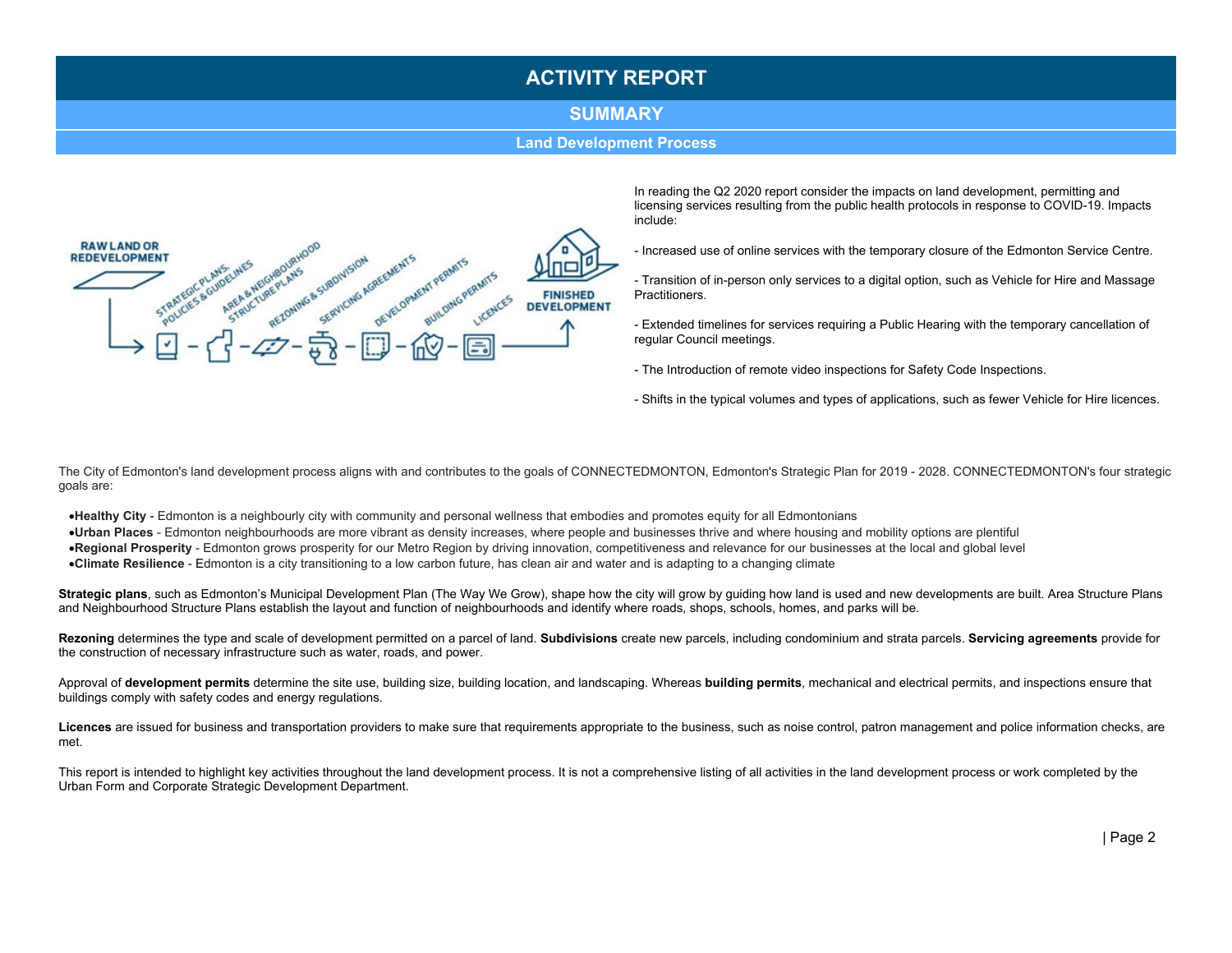

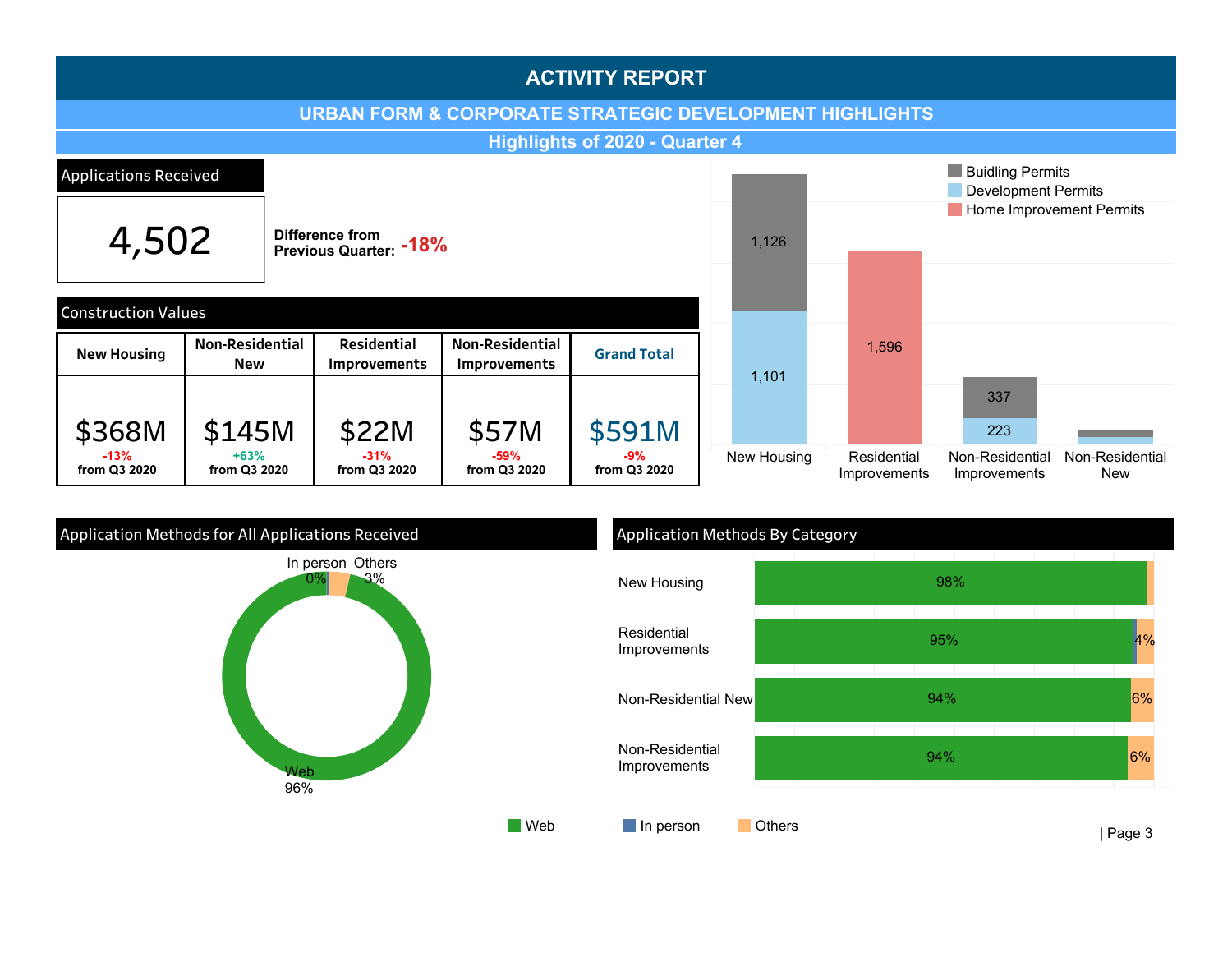#### LAND DEVELOPMENT APPLICATIONS

A land development application (LDA) is required to do any of the following:

- create or amend an Area Structure Plan (ASP) or Neighbourhood Structure Plan (NSP)
- change the zoning of land (rezoning)
- close a portion of roadway (road closure), or
- change the regulations in an existing zone (text amendment)

Plans, rezonings, road closures and text amendments are executed by bylaw, which require approval by City Council. Subdivisions are approved by the Subdivision Authority. A single LDA can contain multiple elements, such as a plan amendment (includes ASP, NSP, and Plans), rezoning, each requiring its own bylaw or approval.

Bylaws resulting from LDAs are brought to Public Hearing for City Council's consideration. The number of bylaws brought to Public Hearing represents the completion of the City's work on a given LDA.

Text amendment values include applicant initiated bylaws only, and exclude amendments requested by City Council.

#### 1 Land Development Applications Received

|                            |                           |                |                | 2019           |    |       |    |                | 2020           |    |       |
|----------------------------|---------------------------|----------------|----------------|----------------|----|-------|----|----------------|----------------|----|-------|
|                            |                           | Q <sub>1</sub> | Q <sub>2</sub> | Q <sub>3</sub> | Q4 | Total | Q1 | Q <sub>2</sub> | Q <sub>3</sub> | Q4 | Total |
|                            | Rezoning                  | 33             | 38             | 37             | 38 | 146   | 32 | 25             | 28             | 47 | 132   |
|                            | Rezoning & Plan Amendment | 13             | 15             | 19             | 18 | 65    | 12 | 6              | 16             | 17 | 51    |
| <b>LDA</b><br>Applications | Road Closure              | 10             | З              | 5              | 4  | 22    |    |                | 4              |    | 11    |
| Received                   | <b>Text Amendment</b>     |                |                |                |    |       |    |                |                |    |       |
|                            | Others                    |                |                | 6              | υ  | 18    |    | 6              |                |    | 16    |
|                            | <b>Total</b>              | 62             | 60             | 67             | 63 | 252   | 48 | 41             | 53             | 70 | 212   |

2 Bylaws Brought to Public Hearing

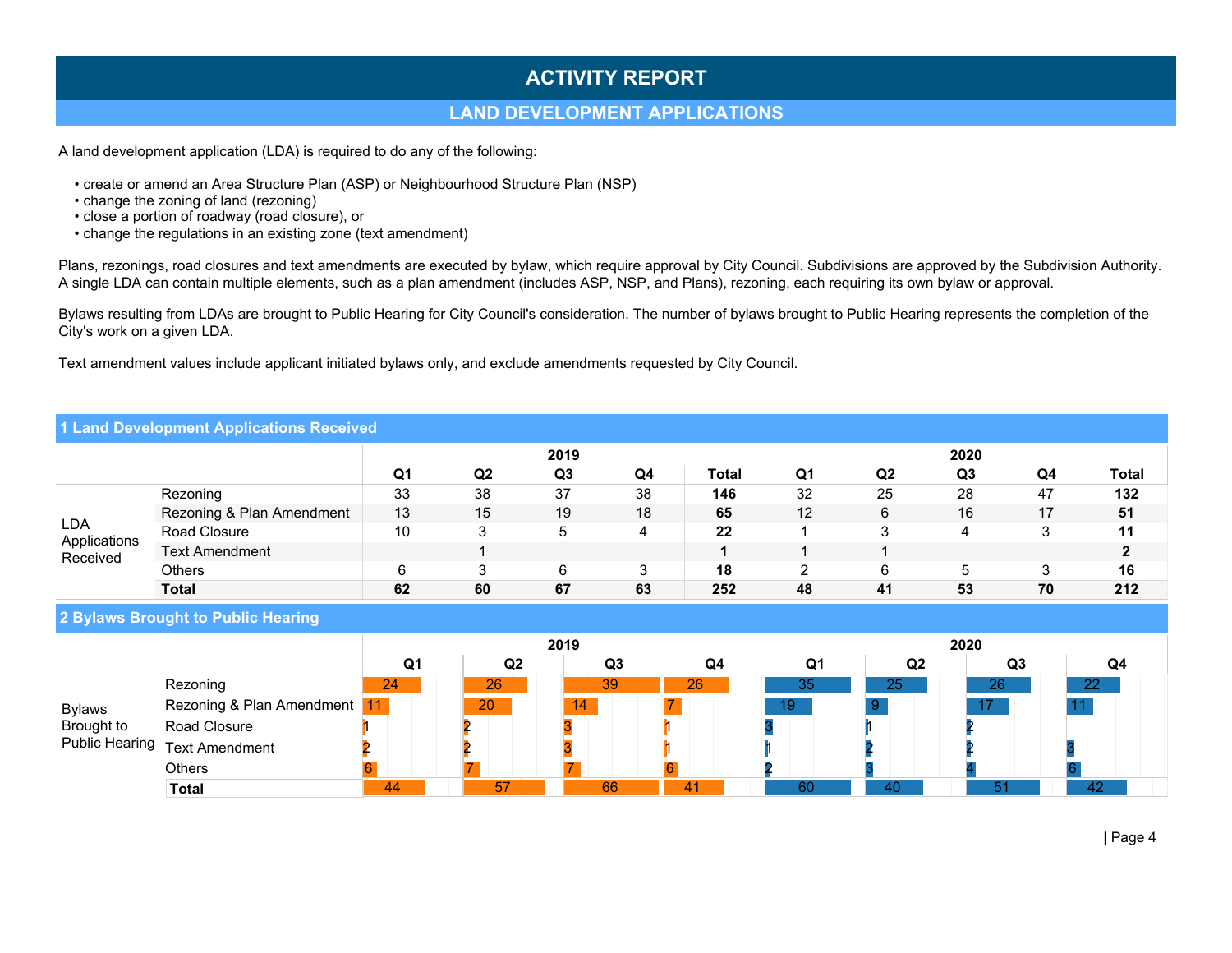## LAND DEVELOPMENT APPLICATIONS

Processing LDAs involves the review of technical information by civic agencies and external organizations (such as utilities), as well as engagement with the public. As new applications vary significantly in completeness and complexity, completion time varies.

Average timelines for completing LDAs are calculated on an annual basis, based on the difference between the date the LDA fees are paid and the date of council approval. Timelines reflect both processing time by the City and time spent by applicants updating, changing or pausing their application. The average is in calendar days.

Non-complex files conforms with the neighbourhood plan, goes from low density to low density, does not require the City to host a public event, aligns to City guidelines, and requires minimal servicing/infrastructure and technical implicatons.

Complex files can be accompanied by a plan amendment, involve a change of land use or scale of land use (residential to commercial, or low density to higher density).

Target: 90 calendar days for a Non-Complex Rezoning applications and 160 calendar days for complex rezoning applications.

#### Average Timelines for Completing LDAs\* by Complexity for Each Bylaw Type

|                       |              |                |     | 2019           |     |              |                |                | 2020           |       |              |
|-----------------------|--------------|----------------|-----|----------------|-----|--------------|----------------|----------------|----------------|-------|--------------|
|                       |              | Q <sub>1</sub> | Q2  | Q <sub>3</sub> | Q4  | <b>Total</b> | Q <sub>1</sub> | Q <sub>2</sub> | Q <sub>3</sub> | Q4    | <b>Total</b> |
|                       | Complex      |                |     |                |     |              | 83             | 128            | 131            | 116   | 123          |
|                       | Non-Complex  |                |     |                | 77  | 77           | 94             | 124            | 125            | 113   | 118          |
| Rezoning              | Unclassified | 133            | 176 | 174            | 159 | 162          | 337            | 307            | 448            | 529   | 362          |
|                       | <b>Total</b> | 133            | 176 | 174            | 156 | 161          | 267            | 154            | 189            | 135   | 186          |
|                       | Complex      |                |     |                |     |              | 115            | 145            | 181            | 234   | 180          |
| Rezoning and Plan     | Non-Complex  |                |     |                |     |              | 105            | 195            | 89             | 82    | 118          |
| Amendment             | Unclassified | 273            | 216 | 207            | 314 | 240          | 276            | 657            | 667            | 1,029 | 545          |
|                       | <b>Total</b> | 273            | 216 | 207            | 314 | 240          | 252            | 363            | 347            | 537   | 361          |
| Road Closure          | Unclassified | 289            | 282 | 214            | 202 | 248          | 405            | 394            | 641            |       | 478          |
|                       | <b>Total</b> | 289            | 282 | 214            | 202 | 248          | 405            | 394            | 641            |       | 478          |
|                       | Complex      |                |     |                |     |              | 119            | 146            | 118            | 101   | 121          |
|                       | Non-Complex  |                |     |                |     |              |                |                |                | 148   | 148          |
| Others                | Unclassified | 584            | 638 | 241            | 129 | 385          |                | 452            | 526            | 1,307 | 850          |
|                       | <b>Total</b> | 584            | 638 | 241            | 129 | 385          | 119            | 299            | 424            | 834   | 549          |
|                       | Complex      |                |     |                |     |              |                |                | 103            | 222   | 163          |
| <b>Text Amendment</b> | Unclassified |                |     |                |     |              |                |                | 432            |       | 432          |
|                       | Total        |                |     |                |     |              |                |                | 268            | 222   | 252          |

'Unclassified' - prior to 2019 Q4, all applications were classified the same.

\*The annual average timelines for completing LDAs includes the timelines of agencies the City has no control over (ATCO, EPCOR).

As of 2019 Q4, the methodology was revised. Start and end times have been updatedto ensure consistent reporting. As well, applications that fall within multiple categories appear in the "Others" category.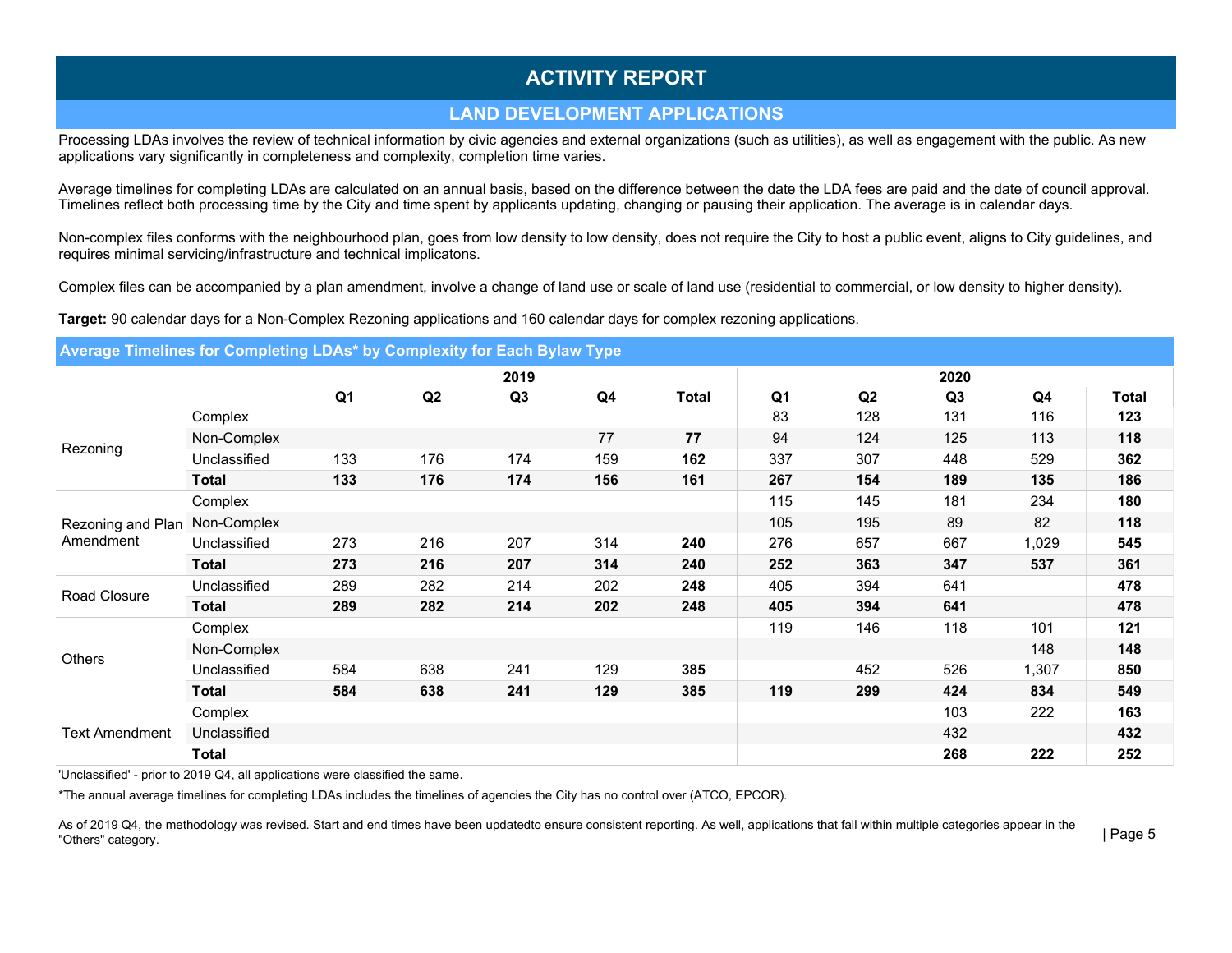#### **SUBDIVISION**

The following are brief explanations for what is included in subdivision statistics:

**Complex** - Includes applications that are in new or developing areas of the city where new infrastructure (such as roads, underground utilities, parks) have not yet been constructed.

Non-Complex - Includes applications in greenfield and developed areas of the city, typically where infrastructure already exists. This includes applications such as boundary adjustments and title separations.

Lot splits (Residential lot splits only) - Subdivision of an existing residential lot to create additional single detached, semi-detached, or row housing lots. These subdivisions typically occur in mature residential neighbourhoods.

Conditionally Approved Applications - Subdivisions that have been reviewed and conditionally approved by the Subdivision Authority with conditions attached. Conditions must be satisified or removed before the subdivision can be registered.

Approved for Registration - Plan of Survey has been reviewed, Conditions of Approval letter have been completed, and Subdivision Authority has granted consent to register the Plan of Survey.

Target: 100 days for conditional approval of complex, non-complex, and change requests; 60 days for conditional approval of lot splits. All endorsement files have a target of 18 days. These are joint targets between the City and applicants, in calendar days.



New files received does not include change requests

| <b>Subdivision Conditional Approvals</b>     |                                            |                |                |                |     |       |     |                |      |     |              |
|----------------------------------------------|--------------------------------------------|----------------|----------------|----------------|-----|-------|-----|----------------|------|-----|--------------|
|                                              |                                            |                |                | 2019           |     |       |     |                | 2020 |     |              |
|                                              |                                            | Q <sub>1</sub> | Q <sub>2</sub> | Q <sub>3</sub> | Q4  | Total | Q1  | Q <sub>2</sub> | Q3   | Q4  | <b>Total</b> |
|                                              | <b>Conditionally Approved Applications</b> | 47             | 40             | 28             | 31  | 146   | 50  | 37             | 22   | 30  | 139          |
| Complex, Non-complex,<br>and Change Requests | Average Days from Submission to Decision   | 144            | 173            | 72             | 89  | 120   | 121 | 102            | 96   | 102 | 108          |
|                                              | % Completed Within Target (100 days)       | 62%            | 63%            | 86%            | 80% | 73%   | 65% | 65%            | 68%  | 83% | 70%          |
|                                              | <b>Conditionally Approved Applications</b> | 50             | 57             | 32             | 62  | 201   | 30  | 19             | 20   | 35  | 104          |
| Lots Splits                                  | Average Days from Submission to Decision   | 47             | 37             | 41             | 37  | 41    | 42  | 40             | 40   | 38  | 40           |
|                                              | % Completed Within Target (60 days)        | 94%            | 98%            | 84%            | 94% | 93%   | 97% | 100%           | 90%  | 97% | 96%          |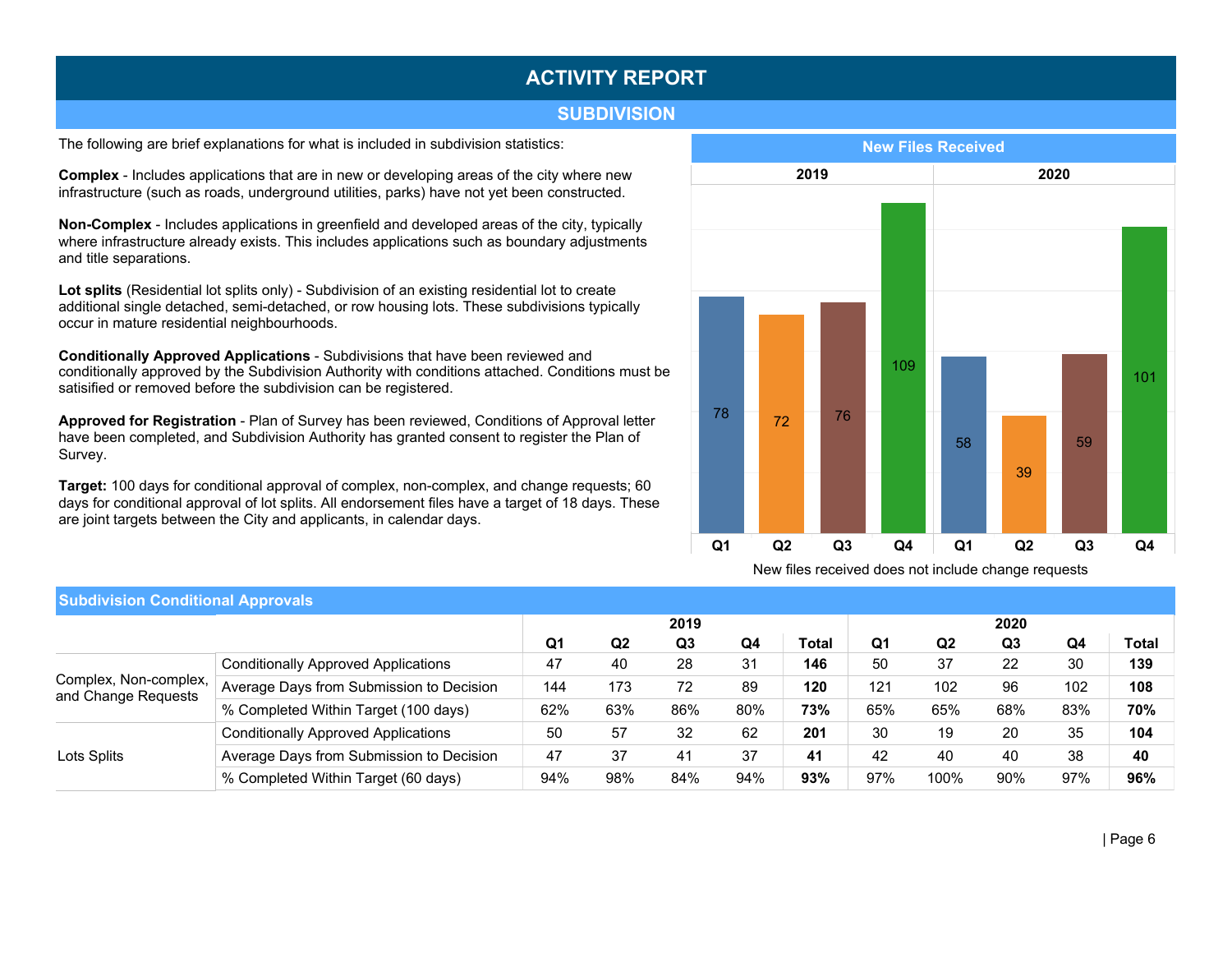## **SUBDIVISION**

| <b>Approved for Registration</b> |                                          |    |                |                |    |       |                |                |                |                            |              |
|----------------------------------|------------------------------------------|----|----------------|----------------|----|-------|----------------|----------------|----------------|----------------------------|--------------|
|                                  |                                          |    |                | 2019           |    |       |                |                | 2020           |                            |              |
|                                  |                                          | Q1 | Q <sub>2</sub> | Q <sub>3</sub> | Q4 | Total | Q <sub>1</sub> | Q <sub>2</sub> | Q <sub>3</sub> | Q4                         | <b>Total</b> |
| Complex, Non-Complex,            | <b>Approved Applications</b>             | 24 | 21             | 42             | 22 | 109   | 25             | 17             | 27             | 41                         | 110          |
| and Change Requests              | Average Days from Submission to Decision | 22 | 21             | 21             | 25 | 22    | 25             | 12             | 20             | 19<br>21<br>26<br>17<br>42 | 19           |
|                                  | <b>Approved Applications</b>             | 52 | 47             | 39             | 31 | 169   | 42             | 27             |                |                            | 116          |
| Lots Splits                      | Average Days from Submission to Decision | 15 | 13             | 17             | 11 | 14    | 21             | 8              |                |                            | 22           |

| <b>Lots Approved for Registration</b> |                           |                |                |       |                |              |                |                |                |                |                         |
|---------------------------------------|---------------------------|----------------|----------------|-------|----------------|--------------|----------------|----------------|----------------|----------------|-------------------------|
|                                       |                           |                |                | 2019  |                |              |                |                | 2020           |                |                         |
|                                       |                           | Q <sub>1</sub> | Q2             | Q3    | Q <sub>4</sub> | <b>Total</b> | Q <sub>1</sub> | Q2             | Q <sub>3</sub> | Q <sub>4</sub> | <b>Total</b>            |
| Single                                | Approved for Registration | 461            | 256            | 859   | 294            | 1,870        | 366            | 127            | 229            | 1,542          | 2,264                   |
| Semi-Detached                         | Approved for Registration | 118            | 91             | 113   | 34             | 356          | 86             | 10             | $\overline{7}$ | 160            | 263                     |
| Row Housing                           | Approved for Registration | 127            | $\pmb{0}$      | 176   | 158            | 461          | 36             | 22             | $\mathbf 0$    | 105            | 163                     |
| Multi - Unit                          | Approved for Registration | $\overline{2}$ | 5              | 8     | $\mathfrak{S}$ | 18           | $\mathbf 0$    | 3              | $\mathbf 0$    | 1              | $\overline{\mathbf{4}}$ |
| Commercial                            | Approved for Registration | 10             | $\overline{4}$ | 9     | 3              | 26           | 5              | $\overline{2}$ | $\mathbf 0$    | 9              | 16                      |
| Industrial                            | Approved for Registration | $\overline{2}$ | $\overline{1}$ | 18    | $\overline{2}$ | 23           | $\overline{4}$ | $\mathbf 0$    | $\mathbf 0$    | 17             | 21                      |
| <b>Grand Total</b>                    |                           | 720            | 357            | 1,183 | 494            | 2,754        | 497            | 164            | 236            | 1,834          | 2,731                   |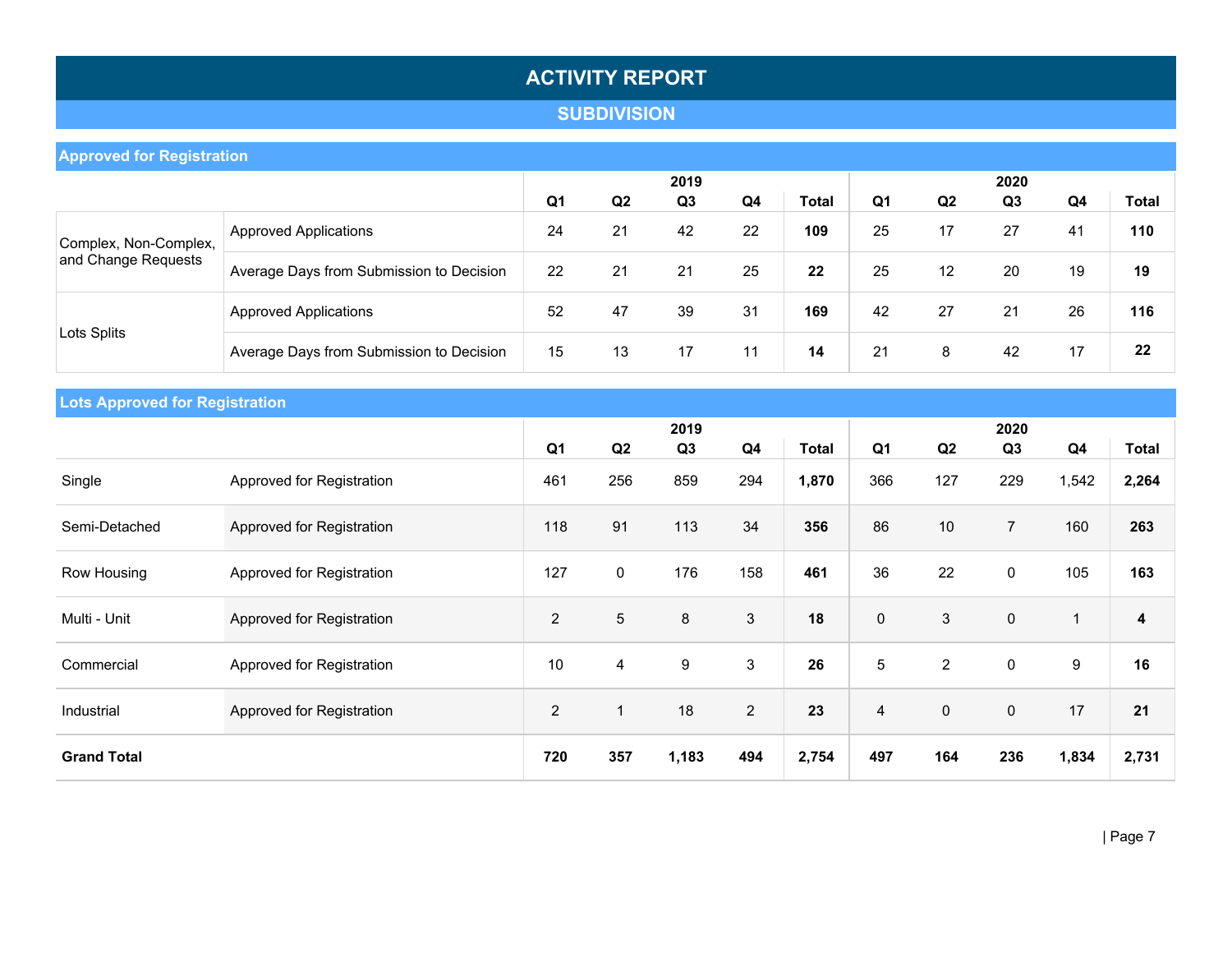#### SERVICING AGREEMENTS & ENGINEERING DRAWINGS

A servicing agreement is a legal contract between the developer or property owner and the City of Edmonton which must be met and agreed upon prior to the development proceeding.

Servicing agreements provide for the construction of necessary infrastructure such as water, roads, and power. The agreement can be a requirement of a Subdivision or a development permit and often includes the review and approval of engineering drawings.

The engineering drawings include the design and construction of municipal improvements such as water mains, storm and sanitary sewers, roads, sidewalks, curbs and gutters, power, street lighting, landscaping and various other items that are necessary to service land being developed or redeveloped.

With every servicing agreement application received, there are a number of residential, multi-family, commercial and industrial lots that are proposed to be serviced. The number of applications approved indicates the volume of serviced lots that will be available in the near future. This data is displayed on an annual basis due to the seasonality of the business.

Engineering Drawings are circulated to various reviewing agencies to confirm that standards are met for their respective areas of expertise. Reviewing agencies include transportation planning, streetlights and signals, parks planning, drainage planning, and EPCOR.

Projects Circulated - Refers to the volume of projects that have been submitted by the applicant and have been circulated to the various reviewing agencies. Drawings have not yet been approved.

Projects Approved - Refers to the volume of projects that have gone through all necessary iterations between the applicant and reviewing agencies. Drawings have been approved by the City.



Engineering drawings are categorized as non-complex or complex. Non-complex drawings are identified as projects that contain elements that are standard on most drawing submissions, such as roadway cross sections and approved pipe materials. Typically, non-complex projects are the continuation of adjoining existing developments.

Complex projects are characterized as projects that contain elements that are not typical in most drawing submissions, such as stormwater management facilities, lift stations, arterial roadways or creek crossings. These projects may require additional input from specialists or experts.

The target of 100 days is a joint target between the City and applicants, in calendar days. Projects over 300 days are removed from the analysis.

| <b>Engineering Drawings</b>      |                                  |     |                |                |     |       |                |                |                |     |       |
|----------------------------------|----------------------------------|-----|----------------|----------------|-----|-------|----------------|----------------|----------------|-----|-------|
|                                  |                                  |     |                | 2019           |     |       |                |                | 2020           |     |       |
|                                  |                                  | Q1  | Q <sub>2</sub> | Q <sub>3</sub> | Q4  | Total | Q1             | Q <sub>2</sub> | Q <sub>3</sub> | Q4  | Total |
|                                  | <b>Approved Projects</b>         | 17  | 21             | 44             | 20  | 102   | 12             | 32             | 24             | 14  | 82    |
| Non-Complex                      | % Completed Within Target        | 71% | 29%            | 57%            | 30% | 47%   | 58%            | 41%            | 50%            | 50% | 50%   |
| Projects                         | Average Days with the City       | 69  | 65             | 66             | 74  | 69    | 55             | 67             | 104            | 44  | 68    |
|                                  | Average Days with the Applicants | 35  | 24             | 31             | 45  | 34    | 54             | 53             | 42             | 51  | 50    |
|                                  | <b>Approved Projects</b>         |     | 6              | 7              | 4   | 18    | $\overline{2}$ |                | 6              |     | 16    |
| Complex                          | % Completed Within Target        | 0%  | 33%            | 29%            | 25% | 22%   | 0%             | 0%             | 50%            | 0%  | 13%   |
| Projects                         | Average Days with the City       | 91  | 66             | 78             | 78  | 78    | 86             | 120            | 173            | 37  | 104   |
|                                  | Average Days with the Applicants | 72  | 66             | 46             | 43  | 57    | 42             | 77             | 72             | 47  | 60    |
| Projects circulated this quarter |                                  | 42  | 54             | 26             | 32  | 154   | 52             | 29             | 20             | 17  | 118   |

Note: Due to issues beyond our control, we do not have the Q3 data for engineering drawings. We will update the report as soon as we solve the issue.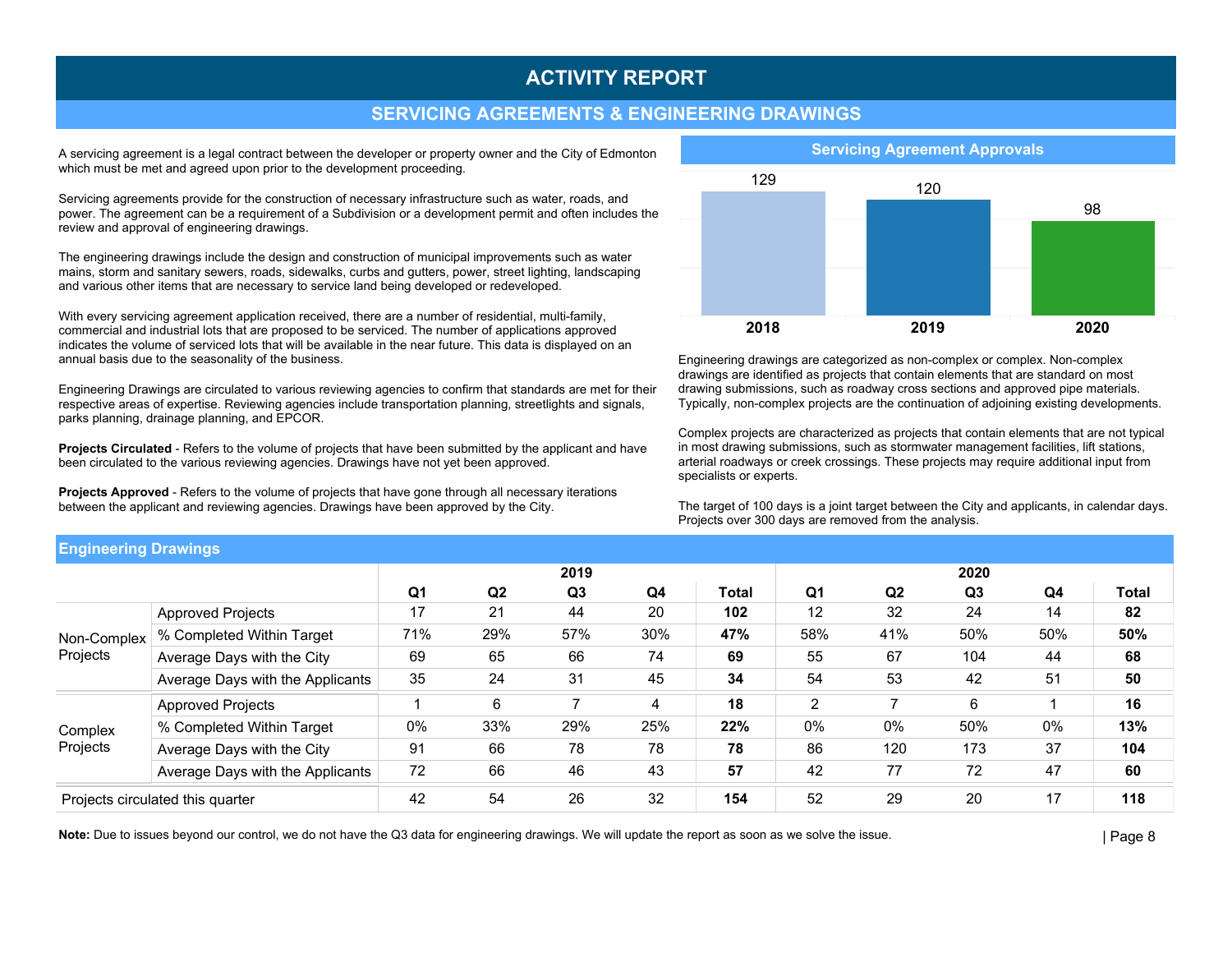#### COMMERCIAL, INDUSTRIAL AND OTHER DEVELOPMENT PERMITS

Development permits are written approvals from the City that the location, size, and use of a building complies with the Zoning Bylaw regulations. A development permit is required for new construction, some renovations, signs, new businesses, and changes to how a building is being used.

The amount of time taken to issue a development permit varies significantly, depending on the type of development permit and application complexity. Permits for minor changes can be issued in one day, while permits for new commercial buildings typically take several weeks. Applications for developments that are listed as a discretionary use in the Zoning Bylaw require notification to neighbouring property owners and typically take longer to complete.

Other factors that influence timelines include whether circulation to other civic agencies or assessments are required.

The single most common cause of delay in processing development permits is incomplete or insufficient information, which may result in reviews of the permit prior to the approval.

2019 2020 Q1 Q2 Q3 Q4 Q1 Q2 Q3 Q4 104 159 114 145 146 152 109 118 105 102 124 120 126  $102$   $\begin{array}{|c|c|c|c|c|} \hline \text{113} & \text{112} \ \hline \end{array}$ Class A **Class B** 

| 1 Development Permits for New Commercial, Industrial & Apartment Buildings |     |     |      |     |       |     |                |                |     |       |  |  |
|----------------------------------------------------------------------------|-----|-----|------|-----|-------|-----|----------------|----------------|-----|-------|--|--|
|                                                                            |     |     | 2019 |     |       |     |                | 2020           |     |       |  |  |
|                                                                            | Q1  | Q2  | Q3   | Q4  | Total | Q1  | Q <sub>2</sub> | Q <sub>3</sub> | Q4  | Total |  |  |
| <b>Applications Received</b>                                               | 68  | 76  | 44   | 69  | 257   | 44  | 52             | 54             | 61  | 211   |  |  |
| Permits Issued                                                             | 57  | 75  | 73   | 33  | 238   | 53  | 44             | 57             | 45  | 199   |  |  |
| Avg. Calendar Days to Issue                                                | 113 | 142 | 145  | 98  | 130   | 89  | 94             | 89             | 65  | 84    |  |  |
| 2 Other Major Development Permits                                          |     |     |      |     |       |     |                |                |     |       |  |  |
| <b>Applications Received</b>                                               | 241 | 319 | 253  | 255 | 1,068 | 233 | 204            | 239            | 271 | 947   |  |  |
| Permits Issued                                                             | 205 | 269 | 258  | 224 | 956   | 204 | 210            | 226            | 231 | 871   |  |  |
| Avg. Calendar Days to Issue                                                | 48  | 45  | 54   | 36  | 46    | 57  | 49             | 45             | 28  | 44    |  |  |

Applications Received By Class of Permit for Development Permits for New Commercial, Industrial & Apartment Buildings, and Other Major Development Permits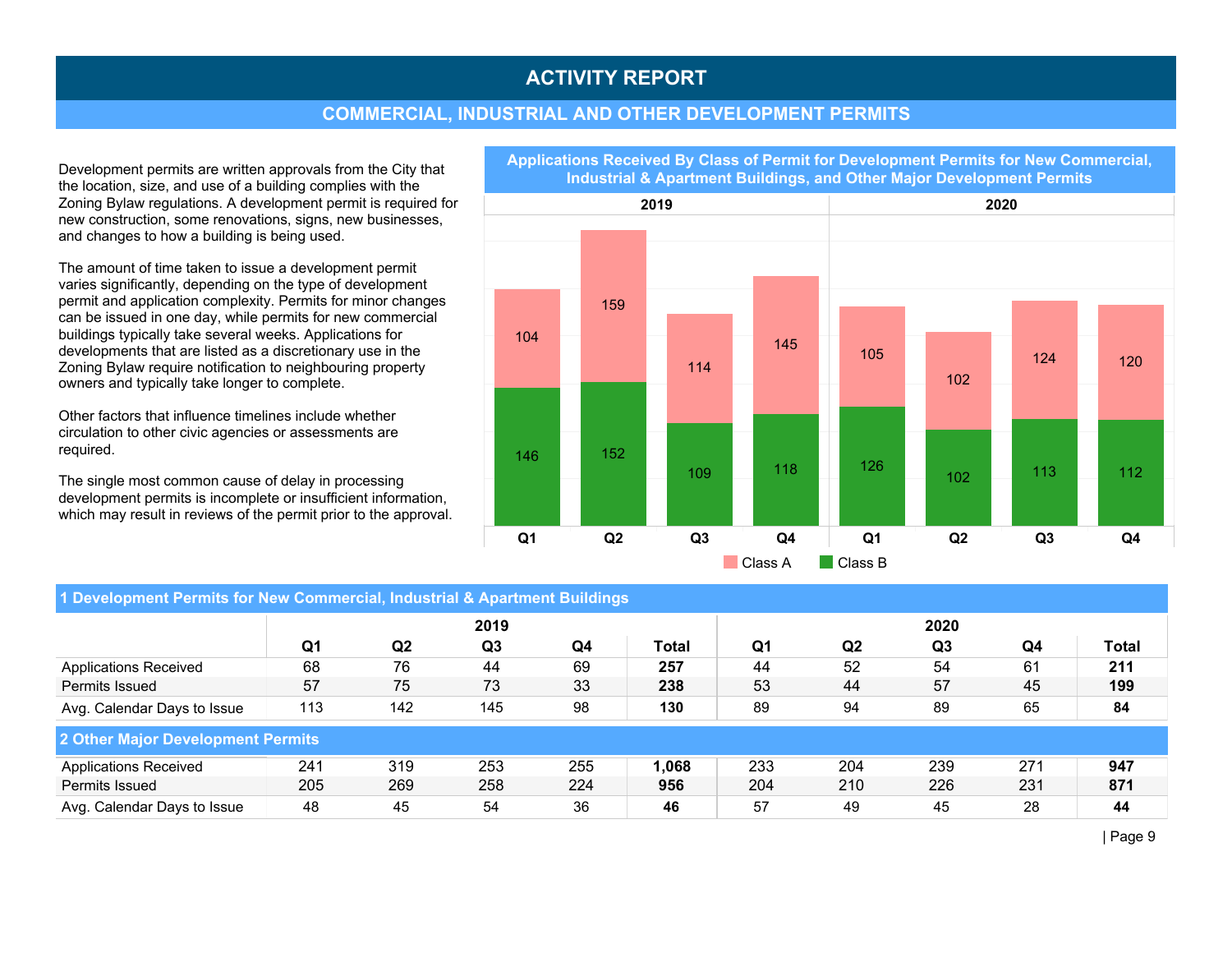### COMMERCIAL, INDUSTRIAL AND OTHER BUILDING PERMITS

Safety code permits, such as building, mechanical and electrical, confirm that buildings comply with safety codes and energy regulations.

Commercial, industrial, and other permits includes various types of non-residential permits: permits for new buildings (including apartments), additions, exterior or interior alterations, parking lots, and change of use.

The combination of applications received and the construction value of projects indicates the volume and complexity of the permits being processed.



| 1 Building Permits for New Construction              |     |                |      |     |       |     |                |      |     |       |  |  |
|------------------------------------------------------|-----|----------------|------|-----|-------|-----|----------------|------|-----|-------|--|--|
|                                                      |     |                | 2019 |     |       |     |                | 2020 |     |       |  |  |
|                                                      | Q1  | Q <sub>2</sub> | Q3   | Q4  | Total | Q1  | Q <sub>2</sub> | Q3   | Q4  | Total |  |  |
| <b>Applications Received</b>                         | 71  | 115            | 104  | 118 | 408   | 58  | 55             | 67   | 84  | 264   |  |  |
| Permits Issued                                       | 59  | 69             | 113  | 65  | 306   | 85  | 50             | 68   | 57  | 260   |  |  |
| Avg. Calendar Days to Issue                          | 104 | 181            | 127  | 126 | 134   | 154 | 189            | 160  | 126 | 156   |  |  |
| 2 Demolitions and Other Additional Building Permits* |     |                |      |     |       |     |                |      |     |       |  |  |
| <b>Applications Received</b>                         | 514 | 603            | 594  | 571 | 2.282 | 526 | 498            | 506  | 525 | 2,055 |  |  |
| Permits Issued                                       | 485 | 451            | 545  | 532 | 2,013 | 543 | 430            | 479  | 462 | 1,914 |  |  |
| Avg. Calendar Days to Issue                          | 70  | 81             | 81   | 72  | 76    | 70  | 71             | 79   | 64  | 71    |  |  |

\*Other additional building permits includes additions, exterior and interior alterations, excavations, footing and foundation, and structural frames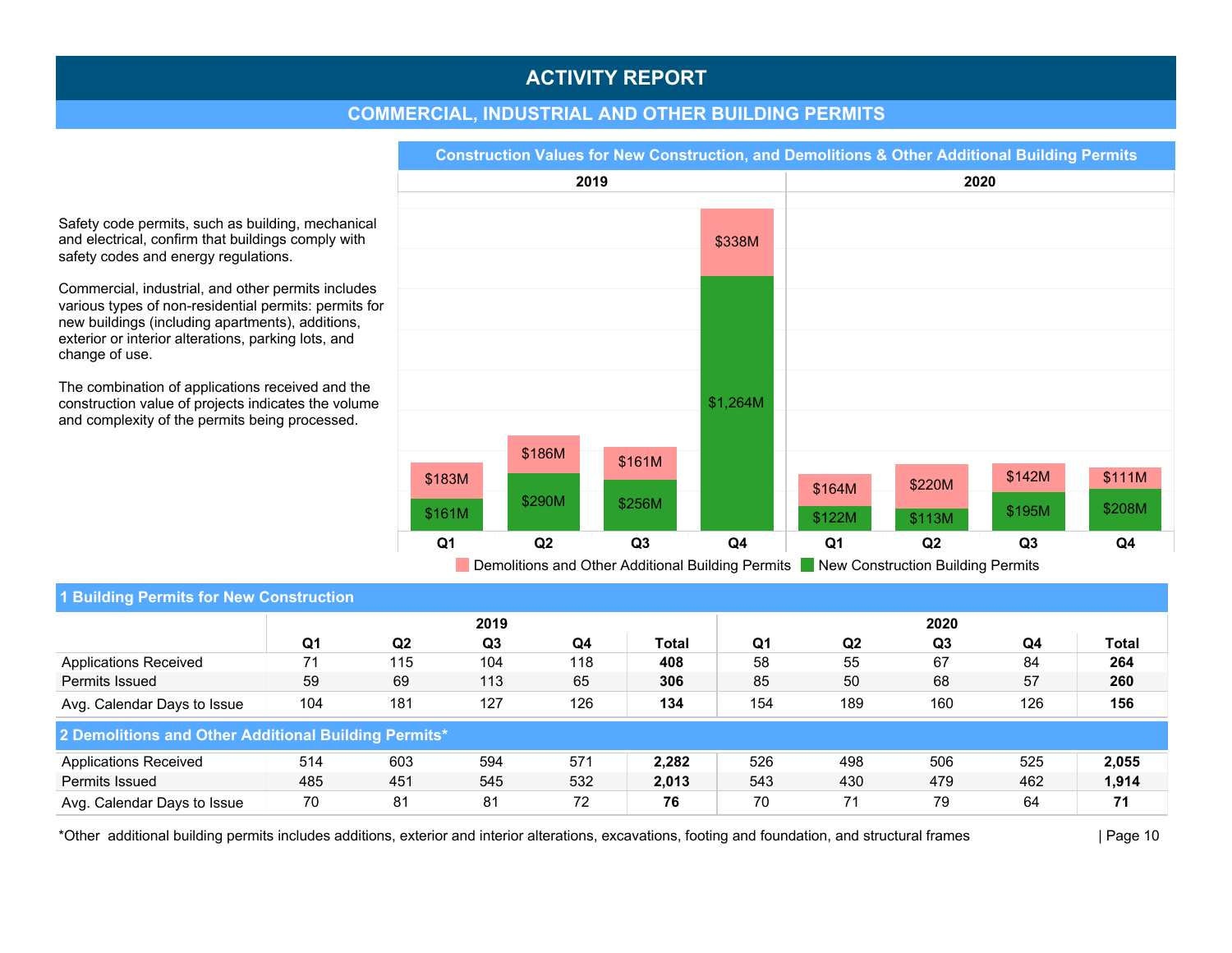## RESIDENTIAL MULTI-FAMILY DEVELOPMENT PERMITS

A Multi-Family residential development includes row housing and apartment dwellings.

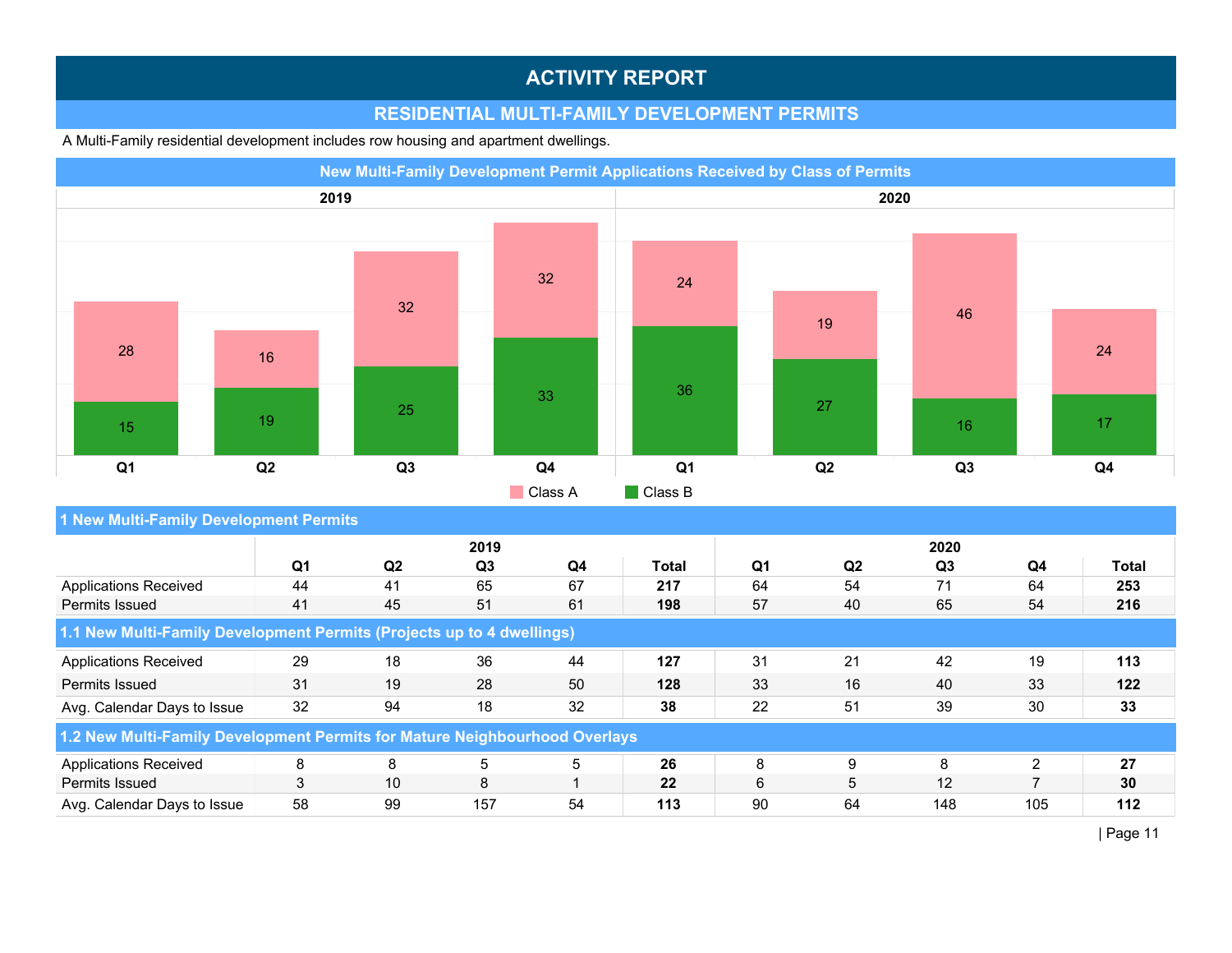## RESIDENTIAL SEMI-DETACHED HOUSE DEVELOPMENT & BUILDING PERMITS, AND ROWHOUSING BUILDING PERMITS

When class A applications are complete and are not contained within a mature neighbourhood overlay, the target time to issue permits is 20 calendar days. The target timelines for issuing Class B (discretionary development not within a Mature Neighbourhood Overlay) and Complex (Mature Neighbourhood Overlay) permits are longer.

Incomplete permit applications, those requiring bylaw exceptions, or those put on hold by the applicant are likely to take additional time. The actual results include times for complete and incomplete applications.

The combination of applications received and the construction value of projects indicates the volume and complexity of the permits being processed.

Construction Values for Semi-Detached House and Rowhousing Building Permits

![](_page_11_Figure_6.jpeg)

1 New Duplex/Semi-Detached House Development Permit

|                  |                                                     | الخافاة والمتحاف والمتحافظة والمتحال والمتحاف المتحاف والمتحاف المتحاف المتحافظ المتحافظ والمتحافظ فالتستان المتحاف |                |     |                |     |       |                |                |      |     |       |
|------------------|-----------------------------------------------------|---------------------------------------------------------------------------------------------------------------------|----------------|-----|----------------|-----|-------|----------------|----------------|------|-----|-------|
|                  |                                                     |                                                                                                                     |                |     | 2019           |     |       |                |                | 2020 |     |       |
|                  |                                                     |                                                                                                                     | Q <sub>1</sub> | Q2  | Q <sub>3</sub> | Q4  | Total | Q <sub>1</sub> | Q <sub>2</sub> | Q3   | Q4  | Total |
|                  | <b>Applications Submitted</b>                       |                                                                                                                     | 107            | 168 | 112            | 116 | 503   | 123            | 75             | 128  | 112 | 438   |
| Permits Issued   |                                                     |                                                                                                                     | 94             | 156 | 119            | 131 | 500   | 116            | 72             | 117  | 134 | 439   |
| Class A          | Permits Issued                                      |                                                                                                                     | 76             | 133 | 86             | 100 | 395   | 76             | 42             | 78   | 97  | 293   |
|                  |                                                     | Avg. Calendar Days to Issue                                                                                         | 12             | 12  | 14             | 12  | 12    | 10             | 13             | 20   | 20  | 16    |
| Class B          | Permits Issued                                      |                                                                                                                     | 4              |     |                | 14  | 26    | 20             | 10             | 15   | 20  | 65    |
|                  |                                                     | Avg. Calendar Days to Issue                                                                                         | 9              | 12  | 20             | 20  | 18    | 14             | 17             | 17   | 24  | 18    |
|                  | Permits Issued                                      |                                                                                                                     | 14             | 22  | 26             | 17  | 79    | 20             | 20             | 24   | 17  | 81    |
| Complex          |                                                     | Avg. Calendar Days to Issue                                                                                         | 77             | 88  | 56             | 60  | 69    | 60             | 87             | 67   | 92  | 75    |
|                  |                                                     | 2 Semi-Detached House and Rowhousing Building Permits                                                               |                |     |                |     |       |                |                |      |     |       |
|                  | <b>Applications Submitted</b>                       |                                                                                                                     | 132            | 167 | 148            | 191 | 638   | 147            | 100            | 171  | 154 | 572   |
| Permits Issued   |                                                     |                                                                                                                     | 108            | 178 | 130            | 179 | 595   | 191            | 80             | 120  | 152 | 543   |
|                  | Semi-Detached Building<br>Permits - Projects up to  | Permits Issued                                                                                                      | 63             | 127 | 98             | 101 | 389   | 109            | 55             | 76   | 91  | 331   |
| 2 dwelling units |                                                     | Avg. Calendar<br>Days to Issue                                                                                      | 60             | 46  | 61             | 62  | 56    | 52             | 32             | 48   | 52  | 48    |
|                  | <b>Rowhousing Building</b>                          | Permits Issued                                                                                                      | 45             | 51  | 32             | 78  | 206   | 82             | 25             | 44   | 61  | 212   |
|                  | Permits - Projects with 3<br>or more dwelling units | Avg. Calendar<br>Days to Issue                                                                                      | 73             | 67  | 134            | 44  | 70    | 55             | 100            | 100  | 66  | 73    |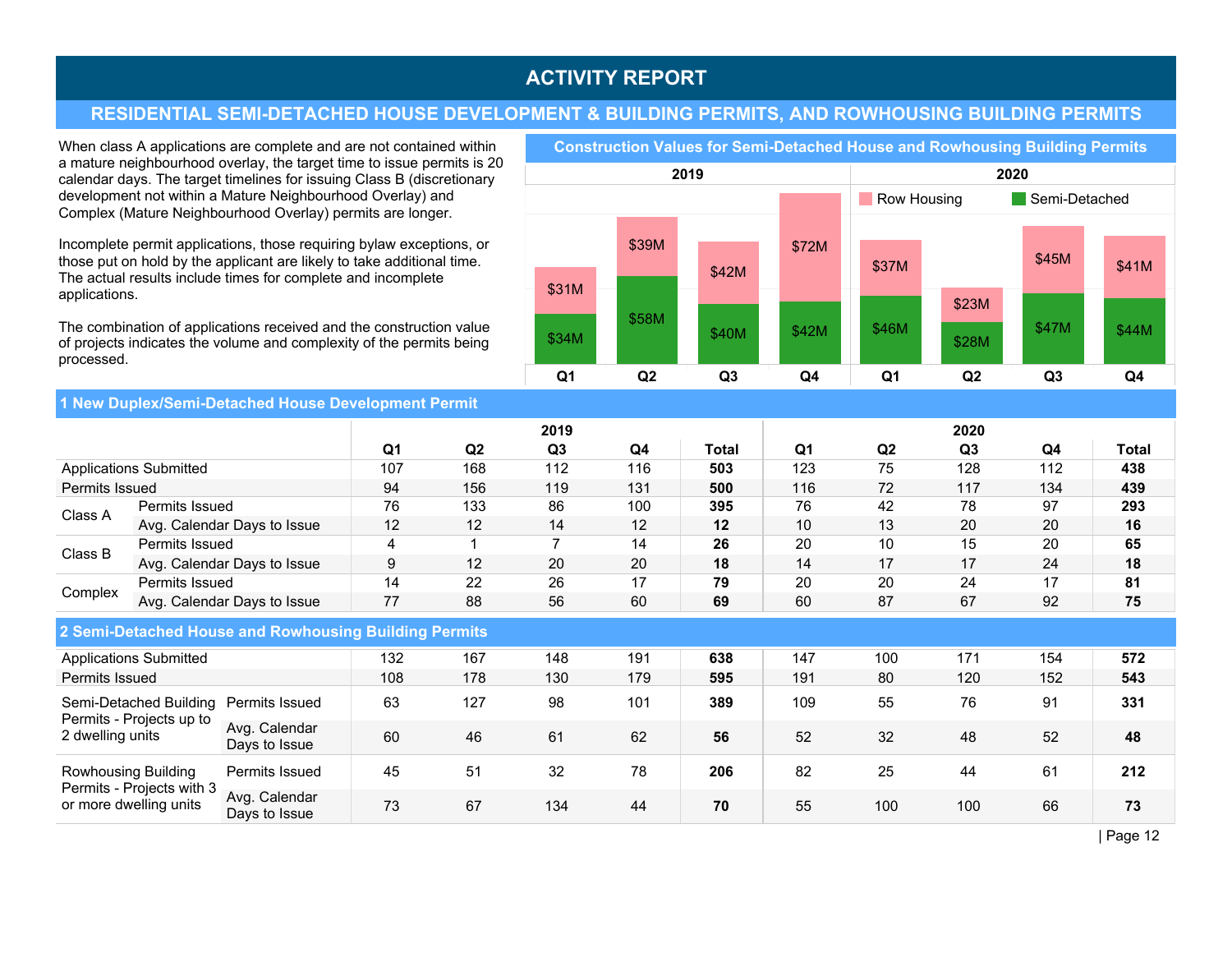## SINGLE DETACHED HOUSE PERMITS

Development and building permits are both required for the construction of a Single Detached House.

Beginning in 2018, the methodology for performance measures was revised for single detached houses to provide more predictability by measuring time within UFCSD's control. The City is now measuring and reporting time from receipt of a complete application, including fees paid, to the time a decision is made. Decisions can be threefold: approved, refused, or more information required. Circulation to other City departments, notification period, and where required, community consultation are not included in these timelines.

Applications submitted includes applications that meet the requirements to start the review process. These applications still may not have all the necessary information to approve or refuse an application.

If an application qualifies for an expedited review, the development permit can be issued by intake team.

Development Review-Non Expedited Greenfield **Applications Submitted** Avg. Calendar Days to Review 11 12 11 12 14 12 2,405 2,593 Plans Examination Review Applications Submitted\* Avg. Calendar Days to Review 14 11 9 8 10 3,151 3,316 1,000 2 Building Permits Q1 Q2 Q3 Q4 Total Q1 Q2 Q3 Q4 Total Development Review-Expedited Applications Submitted Avg. Calendar Days to Review 2 2 2 2 2 2 1.2 Development Review Development Review-Non Expedited Infill Avg. Calendar Days to Review | 14 16 13 13 15 | 14 **Applications Submitted**  TotalApplicationsSubmitted 725 833 822 899 3,279 836 616 955 906 3,311

\* Applications submitted includes applications that meets requirements to start review process. These applications still may not have all necessary information for the decision.

1.1 Application Intake for Expedited and Non-Expedited Programs

![](_page_12_Figure_9.jpeg)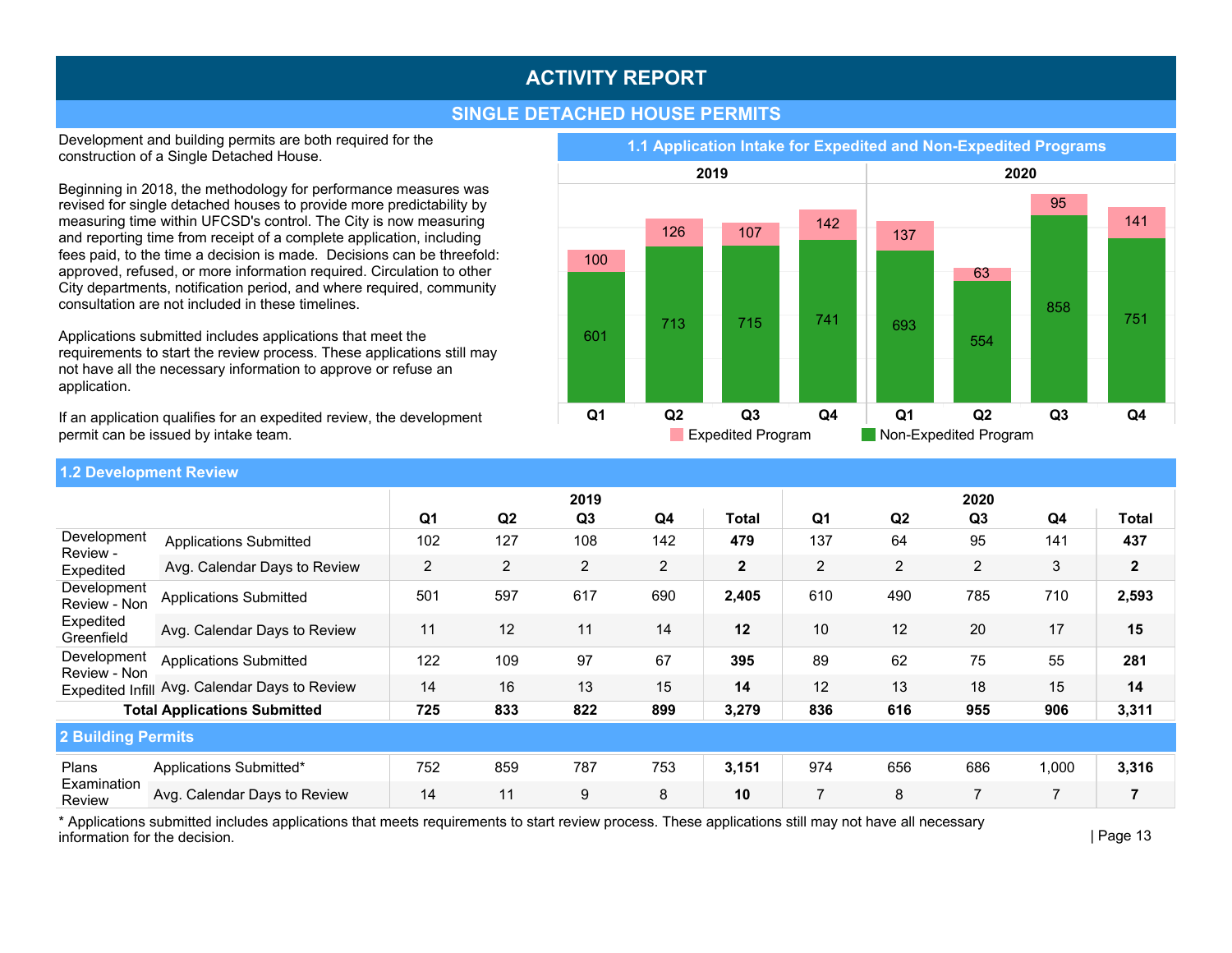#### **MINOR RESIDENTIAL PERMITS**

In 2018, Home Improvement Permits were launched for minor residential projects such as detached garages, decks, and interior and exterior alterations. This permit includes development and building permits; multiple projects can be issued under one permit. Home Improvement Permits replaces separate development, building, and other combined permits that were previously used for minor residential projects.

Simple residential permits, such as uncovered decks and minor accessory structures can be issued in one day at the Service Centre. Permits may take longer to issue if they are for discretionary development, require a variance, are located within a neighbourhood overlay, or the initial application submission is incomplete.

A permit is considered issued after all required documents have been received, all associated fees paid, and the plans review completed. After a permit is issued and construction is complete, at least one safety code inspection will be conducted.

The combination of applications received and the construction value of projects indicates the volume and complexity of the permits being processed.

![](_page_13_Figure_6.jpeg)

| <b>Home Improvement Permits</b> |       |                |                |        |       |         |                |                |       |       |  |  |  |
|---------------------------------|-------|----------------|----------------|--------|-------|---------|----------------|----------------|-------|-------|--|--|--|
|                                 |       |                | 2019           |        |       |         |                | 2020           |       |       |  |  |  |
|                                 | Q1    | Q <sub>2</sub> | Q <sub>3</sub> | Q4     | Total | Q1      | Q <sub>2</sub> | Q <sub>3</sub> | Q4    | Total |  |  |  |
| <b>Applications Received</b>    | ,595  | 2,467          | 2,241          | 1,473  | 7,776 | ,283    | 2,140          | 2,457          | ,596  | 7,476 |  |  |  |
| Number of Projects              | 1,715 | 2,716          | 2,470          | 1,602  | 8,503 | .405, ا | 2,346          | 2,689          | 1,714 | 8,154 |  |  |  |
| <b>Permits Issued</b>           |       |                |                |        |       |         |                |                |       |       |  |  |  |
| Permits Issued                  | .385  | 2,038          | 2,024          | 624. ا | 7,051 | ,226    | .485           | 2,325          | .767  | 6,743 |  |  |  |
| Avg. Calendar Days to Issue     | 16    | 19             | 25             | 25     | 21    | 22      | 24             | 34             | 24    | 27    |  |  |  |

The methodology to calculate volumes was changed in 2020 quarter one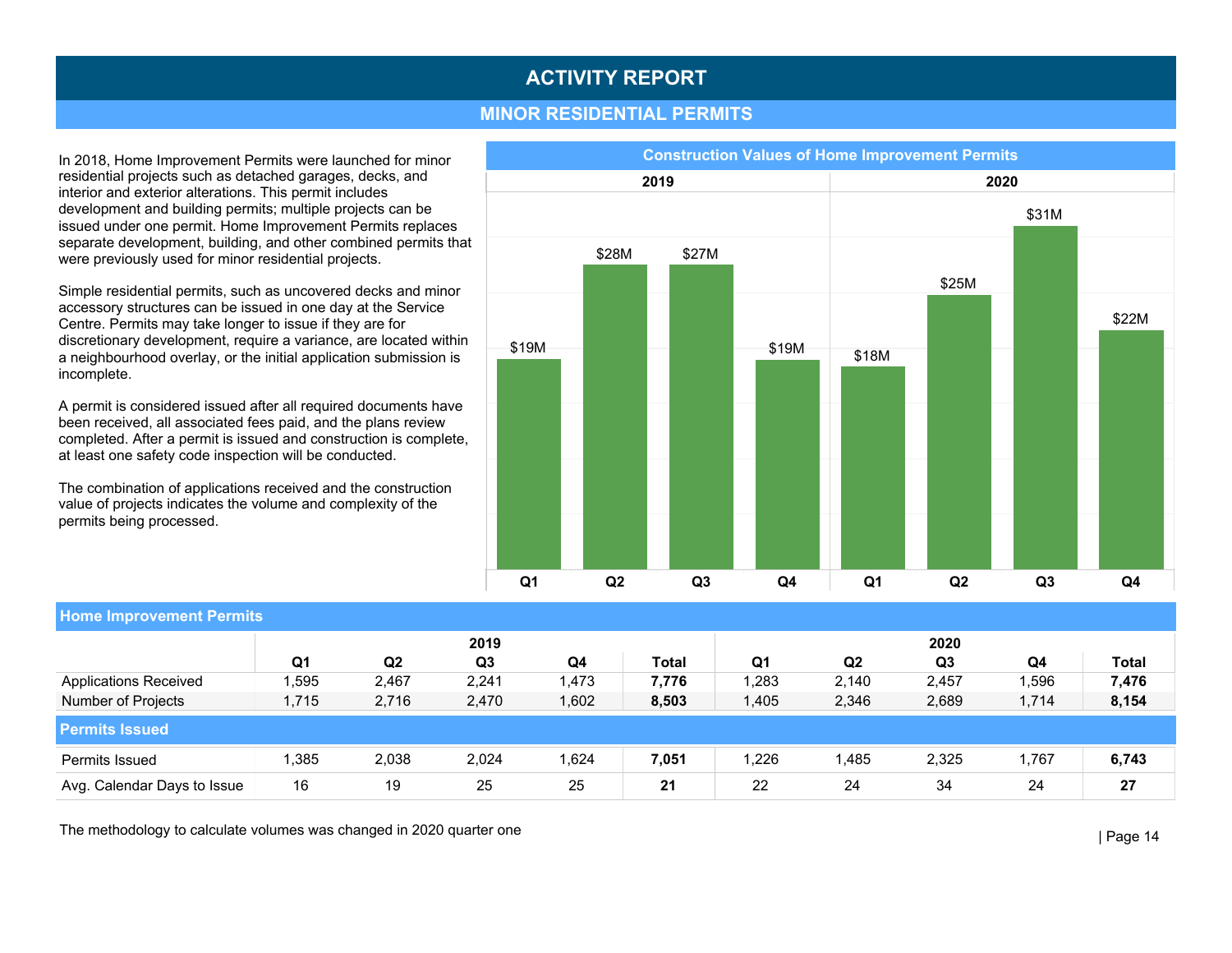#### **SAFETY CODE INSPECTIONS**

New construction or alterations to a structure must comply with the Alberta Safety Codes Act. Safety codes permits include building, HVAC (heating, ventilation, and air-conditioning), Plumbing, gas, and electrical permits. Each permit requires at least one inspection after the work has been completed. Permits for new buildings require multiple inspections throughout the construction process.

Development services completes over 40,000 safety code inspections per quarter. This figure is comprised of completed inspections for building, plumbing, gas, HVAC and electrical disciplines. Other completed inspections compiled quarterly include lot grading, landscaping, development site inspections and sidewalk cafes. These numbers vary greatly thoughout the year, as they are impacted by seasonal conditions.

![](_page_14_Figure_4.jpeg)

#### 1 Safety Code Inspections Completed

|                                |                |                | 2019   |        |         |        |        | 2020   |        |         |
|--------------------------------|----------------|----------------|--------|--------|---------|--------|--------|--------|--------|---------|
|                                | Q <sub>1</sub> | Q <sub>2</sub> | Q3     | Q4     | Total   | Q1     | Q2     | Q3     | Q4     | Total   |
| <b>Building</b>                | 9,582          | 11.172         | 10.764 | 9,992  | 41,510  | 9,730  | 10,098 | 10,167 | 10,168 | 40,163  |
| Electrical                     | 10,230         | 10,696         | 11,199 | 10.700 | 42,825  | 9,166  | 7,610  | 9,640  | 9,538  | 35,954  |
| <b>HVAC</b>                    | 5,290          | 5,212          | 5.171  | 5.033  | 20.706  | 5,149  | 4,443  | 4,709  | 4,937  | 19.238  |
| Plumbing & Gas                 | 11,525         | 11.763         | 10,348 | 11,403 | 45,039  | 10,994 | 9,426  | 9,071  | 9,999  | 39,490  |
| <b>Grand Total</b>             | 36,627         | 38,843         | 37,482 | 37,128 | 150,080 | 35,039 | 31,577 | 33,587 | 34,642 | 134,845 |
| 2 Other Inspections Completed* |                |                |        |        |         |        |        |        |        |         |
| Lot Grading                    | 104            | 4.279          | 5,970  | 3.007  | 13.360  | 99     | 2,901  | 6,028  | 2,832  | 11.860  |
| <b>Others</b>                  |                | 441            | 666    | 160    | 1,274   | 105    | 91     | 186    | 148    | 530     |
| <b>Grand Total</b>             | 111            | 4,720          | 6,636  | 3,167  | 14,634  | 204    | 2,992  | 6,214  | 2,980  | 12,390  |

\* "Others" include Sidewalk cafe, landscaping and development site inspections.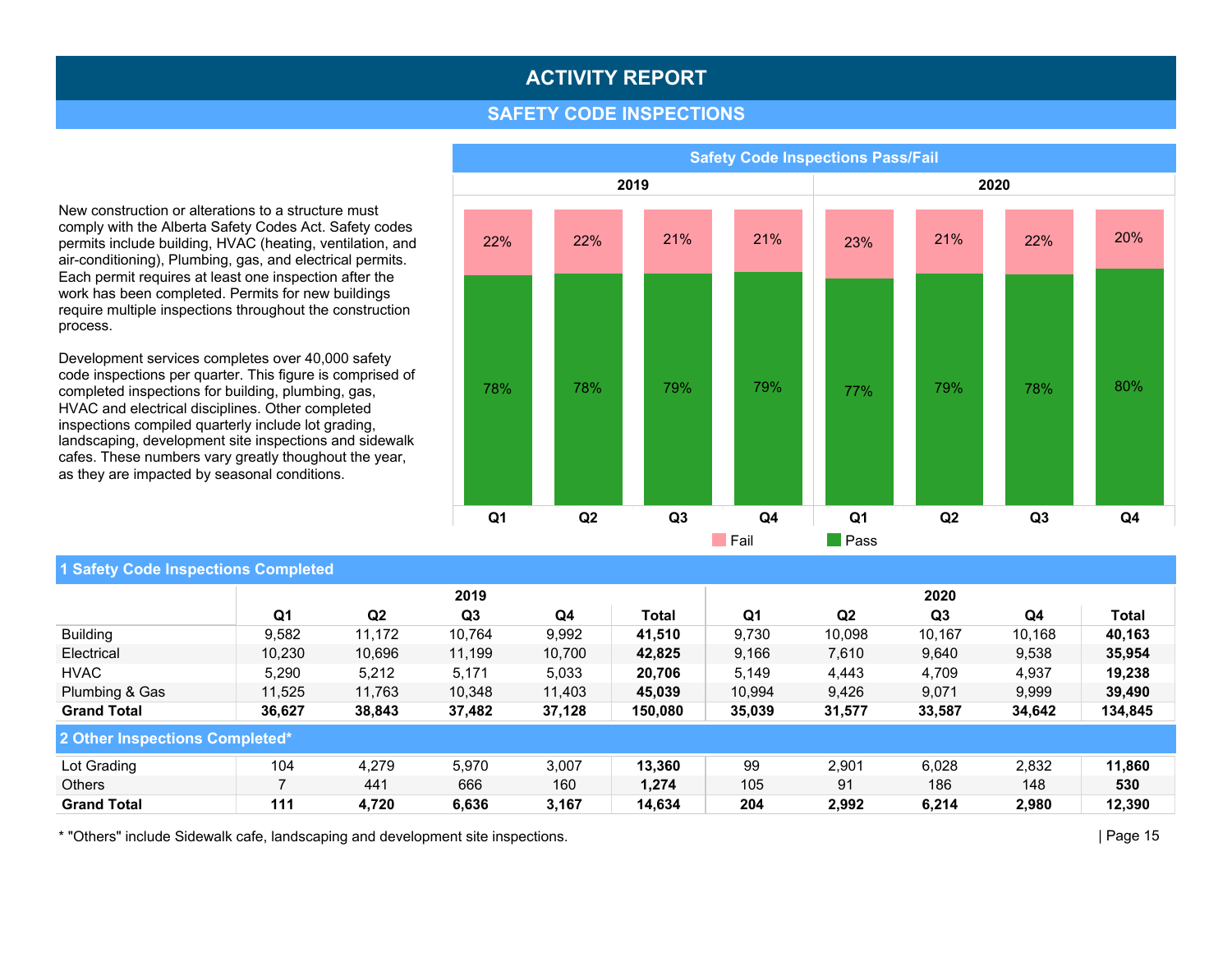## **MECHANICAL AND ELECTRICAL PERMITS**

![](_page_15_Figure_2.jpeg)

## **3 HVAC Permits**

|                               |                |                | 2019  |       |        |                |                | 2020  |       |        |
|-------------------------------|----------------|----------------|-------|-------|--------|----------------|----------------|-------|-------|--------|
|                               | Q <sub>1</sub> | Q <sub>2</sub> | Q3    | Q4    | Total  | Q <sub>1</sub> | Q <sub>2</sub> | Q3    | Q4    | Total  |
| <b>Applications Submitted</b> | 793            | 772            | 873   | 1,094 | 3,532  | 924            | 735            | 830   | 1,431 | 3,920  |
| Permits Issued                | 788            | 927            | 779   | 897   | 3,391  | 712            | 527            | 589   | 908   | 2,736  |
| 4 Plumbing & Gas Permits      |                |                |       |       |        |                |                |       |       |        |
| <b>Applications Submitted</b> | 4,094          | 3,185          | 3,484 | 4,808 | 15,571 | 3,883          | 2,581          | 3,589 | 5,690 | 15,743 |
| Permits Issued                | 3,968          | 2,946          | 3,238 | 4,670 | 14,822 | 3,661          | 2,363          | 2,850 | 4,751 | 13,625 |
| <b>5 Electrical Permits</b>   |                |                |       |       |        |                |                |       |       |        |
| <b>Applications Submitted</b> | 4,498          | 5.074          | 4,566 | 3,997 | 18.135 | 2,681          | 3.764          | 5,042 | 4,443 | 15,930 |
| Permits Issued                | 3,916          | 4,910          | 4,295 | 3,746 | 16,867 | 2,403          | 3,378          | 4,395 | 3,250 | 13,426 |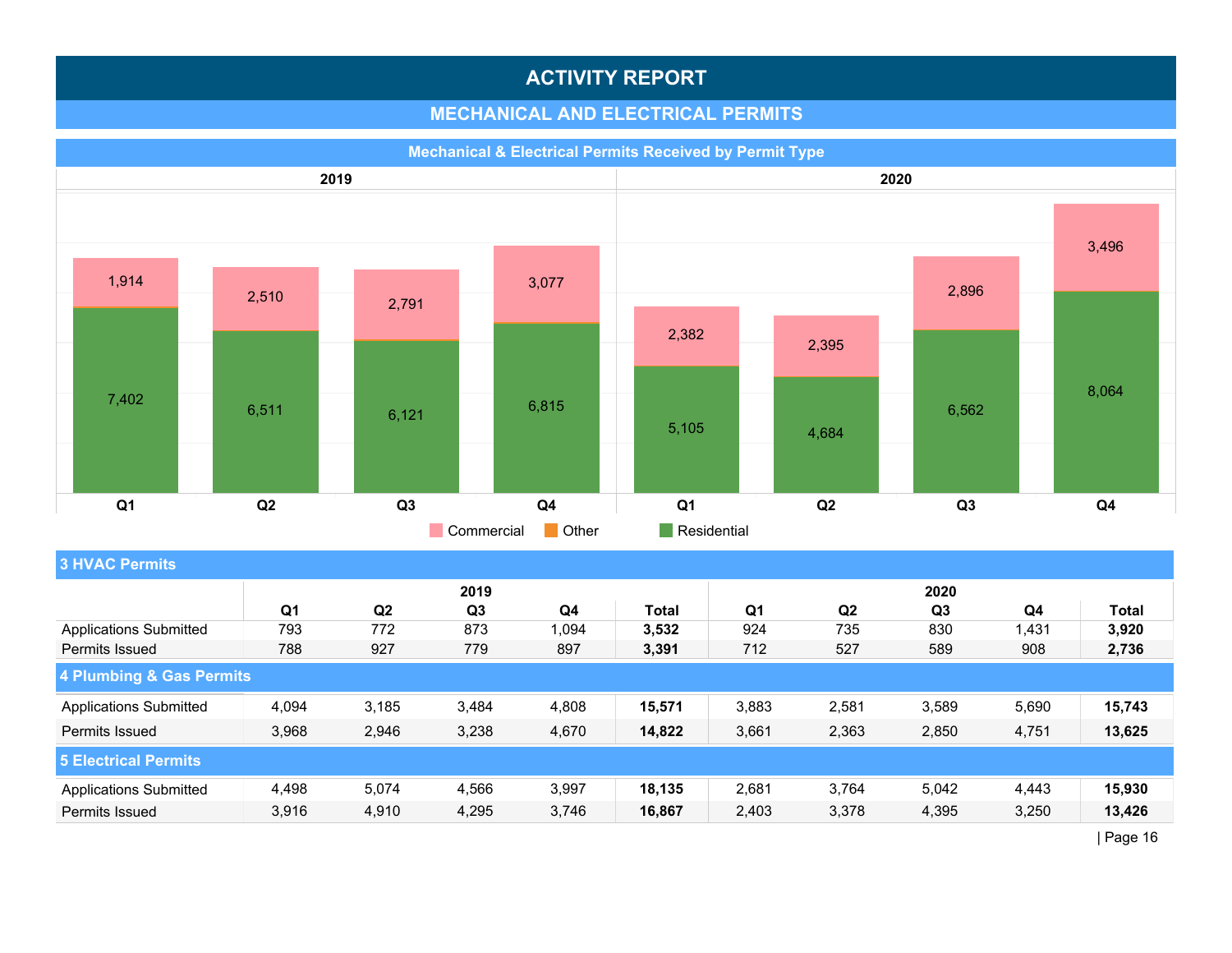### **COMPLIANCE CERTIFICATES**

2019 2020 Q1 Q2 Q3 Q4 Q1 Q2 Q3 Q4 16% 23% 26% 23% 73% 68% 65% 65% 6% 4% 5% 6%  $5\%$   $5\%$   $4\%$   $6\%$ 18%  $20\%$  24% 24% 24% 67% 70% 67% 64% 6% 9% 8% **Revision** Commercial Compliance, Express Commercial Compliance, Re-stamp and Zoning Compliance **Express Residential Compliance** 

Compliance Certificate Applications Received by Compliance Type

Residential Compliance

| 1 Compliance Certificate - Total* |                |                |                |       |              |                |                |                |       |              |  |
|-----------------------------------|----------------|----------------|----------------|-------|--------------|----------------|----------------|----------------|-------|--------------|--|
|                                   |                |                | 2019           |       |              | 2020           |                |                |       |              |  |
|                                   | Q <sub>1</sub> | Q <sub>2</sub> | Q <sub>3</sub> | Q4    | <b>Total</b> | Q <sub>1</sub> | Q <sub>2</sub> | Q <sub>3</sub> | Q4    | <b>Total</b> |  |
| <b>Applications Submitted</b>     | ,553           | 2,125          | 2,286          | 1,682 | 7,646        | 1,344          | 1,396          | 2,235          | 1,742 | 6,717        |  |
| Certificates Issued               | 1,389          | 1,985          | 2,263          | 1,717 | 7,354        | 1,248          | 1,292          | 2,035          | 1,850 | 6,425        |  |
| 2 Express Certificates            |                |                |                |       |              |                |                |                |       |              |  |
| Certificates issued               | 251            | 481            | 597            | 421   | 1,750        | 253            | 278            | 539            | 443   | 1,513        |  |
| Avg. Calendar Days to Issue       | 3              | 4              | 4              | 3     | 4            | 3              | 3              | $\overline{2}$ | 3     | 3            |  |
| 3 Regular Certificates            |                |                |                |       |              |                |                |                |       |              |  |
| Certificates issued               | 1,138          | ,504           | 1,666          | 1,296 | 5,604        | 995            | 1,014          | 1,496          | 1,407 | 4,912        |  |
| Avg. Calendar Days to Issue       | 10             | 13             | 13             | 11    | 12           | 11             | 10             | 11             | 12    | 11           |  |
|                                   |                |                |                |       |              |                |                |                |       |              |  |

Compliance certificate is a formal response from the City of Edmonton that states that any development on a property, based on a Real Property Report from an Alberta Land Surveyor, meets all regulations of the Zoning Bylaw and/or has been issued any required Development Permits. Compliance certificates also include zoning confirmations and re-stamps.

The City has two levels of compliance service regular and express. There are significantly higher volumes for regular service requests and response times can vary.

\* Including Zoning Confirmations and Re-Stamps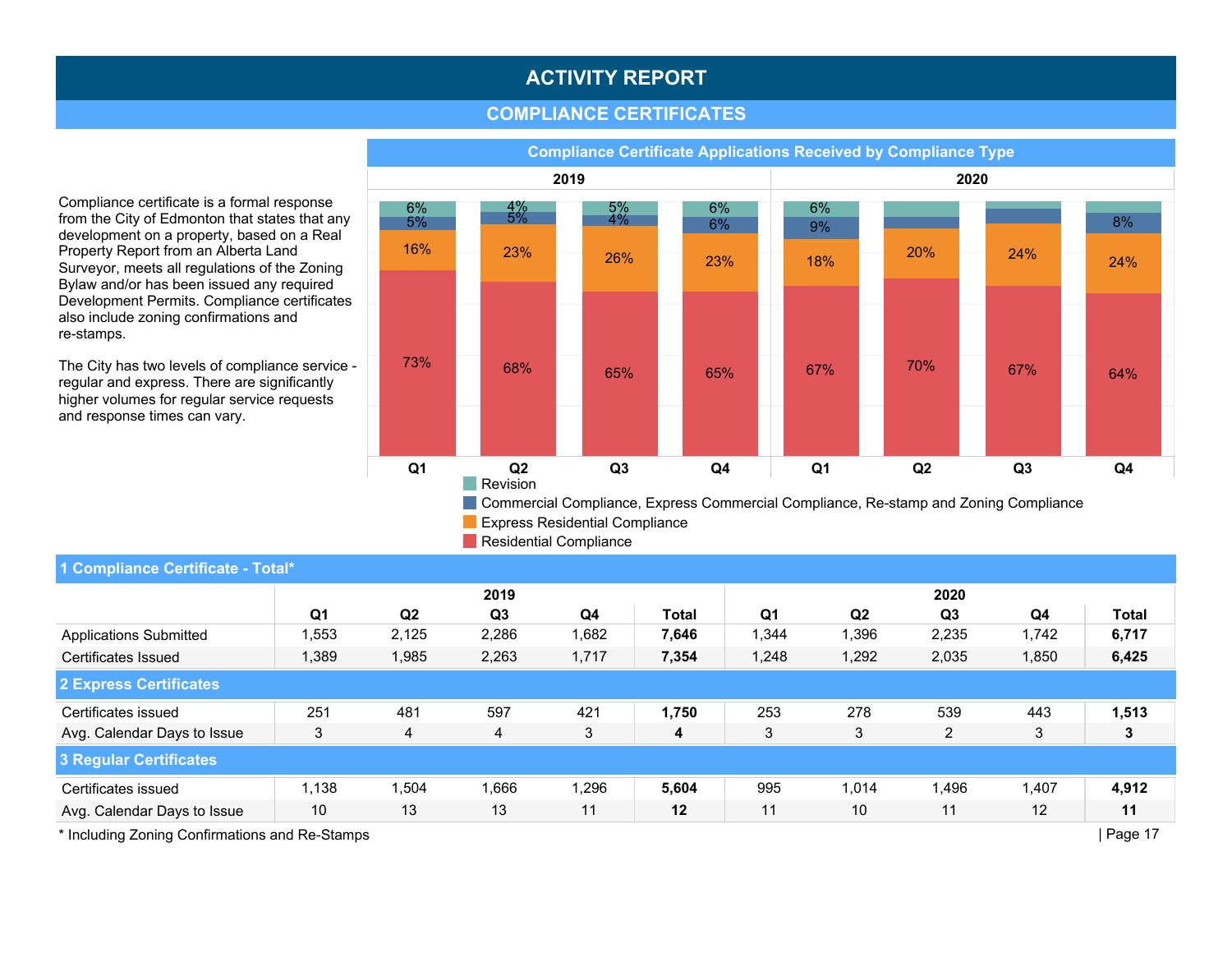#### LICENSING

Urban Form and Corporate Strategic Development manages the issuance of all City of Edmonton business and vehicle for hire licences.

There are more than 30,000 active businesses operating within the City of Edmonton. For complete applications with fees paid on time, a new business licence can usually be issued within a few days. If the application requires referral from Fire Rescue Services, it can take up to 14 calendar days. Existing businesses must renew their business licence annually.

Vehicle For Hire program ensures the safe and orderly provision of Vehicle for Hire services in the City through driver licensing, driver screening, vehicle inspections, and enforcement activities. Taxi, limousine, and shuttle businesses, vehicles, and drivers all require a licence to comply with the Vehicle For Hire Bylaw.

![](_page_17_Figure_5.jpeg)

## 1 Business Licensing

|                                     | 2019           |                |                |        |        | 2020           |                |                |        |                          |  |
|-------------------------------------|----------------|----------------|----------------|--------|--------|----------------|----------------|----------------|--------|--------------------------|--|
|                                     | Q <sub>1</sub> | Q <sub>2</sub> | Q <sub>3</sub> | Q4     | Total  | Q <sub>1</sub> | Q <sub>2</sub> | Q <sub>3</sub> | Q4     | <b>Total</b>             |  |
| New Licences Issued                 | 1,422          | 1,542          | 1,269          | ,508   | 5,741  | 1,708          | 1,398          | 1,482          | 1,884  | 6,472                    |  |
| Licences Renewed                    | 8,152          | 7,358          | 5,834          | 8,941  | 30,285 | 7,710          | 6,292          | 6,117          | 8,969  | 29,088                   |  |
| Total Licences Issued & Renewed     | 9,574          | 8,900          | 7,103          | 10,449 | 36,026 | 9,418          | 7,690          | 7,599          | 10,853 | 35,560                   |  |
| 1.1 New Licences (without referral) |                |                |                |        |        |                |                |                |        |                          |  |
| Issued without referral             | 1,087          | 1,182          | 853            | 1,003  | 4,125  | 1,169          | 961            | 1,079          | 1,353  | 4,562                    |  |
| 1.2 New Licences (require referral) |                |                |                |        |        |                |                |                |        |                          |  |
| Licences issued                     | 335            | 360            | 416            | 505    | 1,616  | 539            | 437            | 403            | 531    | 1,910                    |  |
| Avg. Calendar Days to Issue         | 52             | 55             | 52             | 48     | 51     | 34             | 43             | 38             | 42     | 39                       |  |
| 2 Vehicle for Hire                  |                |                |                |        |        |                |                |                |        |                          |  |
| Dispatch Licences Issued            | 8              | 67             | 5              | 4      | 81     | 4              |                | 35             | 42     | 77                       |  |
| Driver Licences Issued              | 295            | 353            | 327            | 383    | 1,358  | 272            | 211            | 285            | 282    | 1,050                    |  |
| Vehicle Licences Issued             | 12             | 1,513          | 21             | 39     | 1,542  | 9              | $\overline{2}$ | 1,269          | 165    | 1,429                    |  |
|                                     |                |                |                |        |        |                |                |                |        | $\overline{\phantom{a}}$ |  |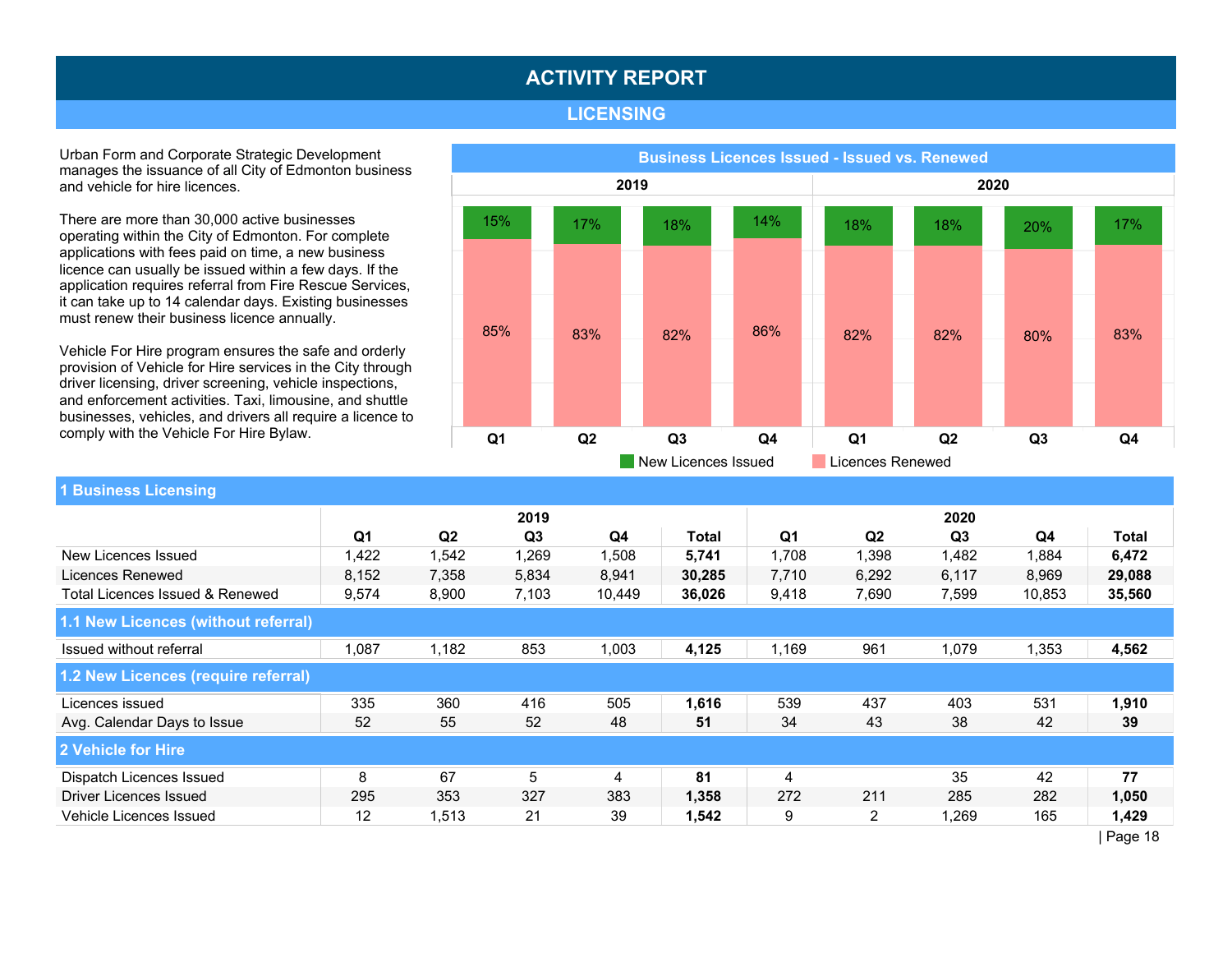#### FINANCIALS

Urban Form and Corporate Strategic Development provide planning and development services to the City of Edmonton through review, approval and inspections associated with the following: Area and Neighbourhood Structure Plans, Rezoning and Subdivision, Servicing Agreements, Development Permits, and Building Permits.

The Planning and Development Reserve is used to support the long term financial sustainability to stabilize service levels despite the revenue variability associated with these services by managing revenue risks, stabilizing operating and capital resources across extended periods of time, and funding initiatives that enhance service and ensure accountability to customers.

Revenue collected for the processing applications is directly and indirectly attributed to the delivery of those services. This includes corporate support costs and providing for investments in service improvement initiatives.

Note: The minimum balance is based on a percentage of budgeted expenses and fluctuates as budgeted expenses change. Impacts of COVID-19 are expected to reduce activity, resulting in fewer expenses and therefore, a lower minimum balance.

![](_page_18_Figure_6.jpeg)

![](_page_18_Figure_7.jpeg)

![](_page_18_Figure_9.jpeg)

![](_page_18_Figure_10.jpeg)